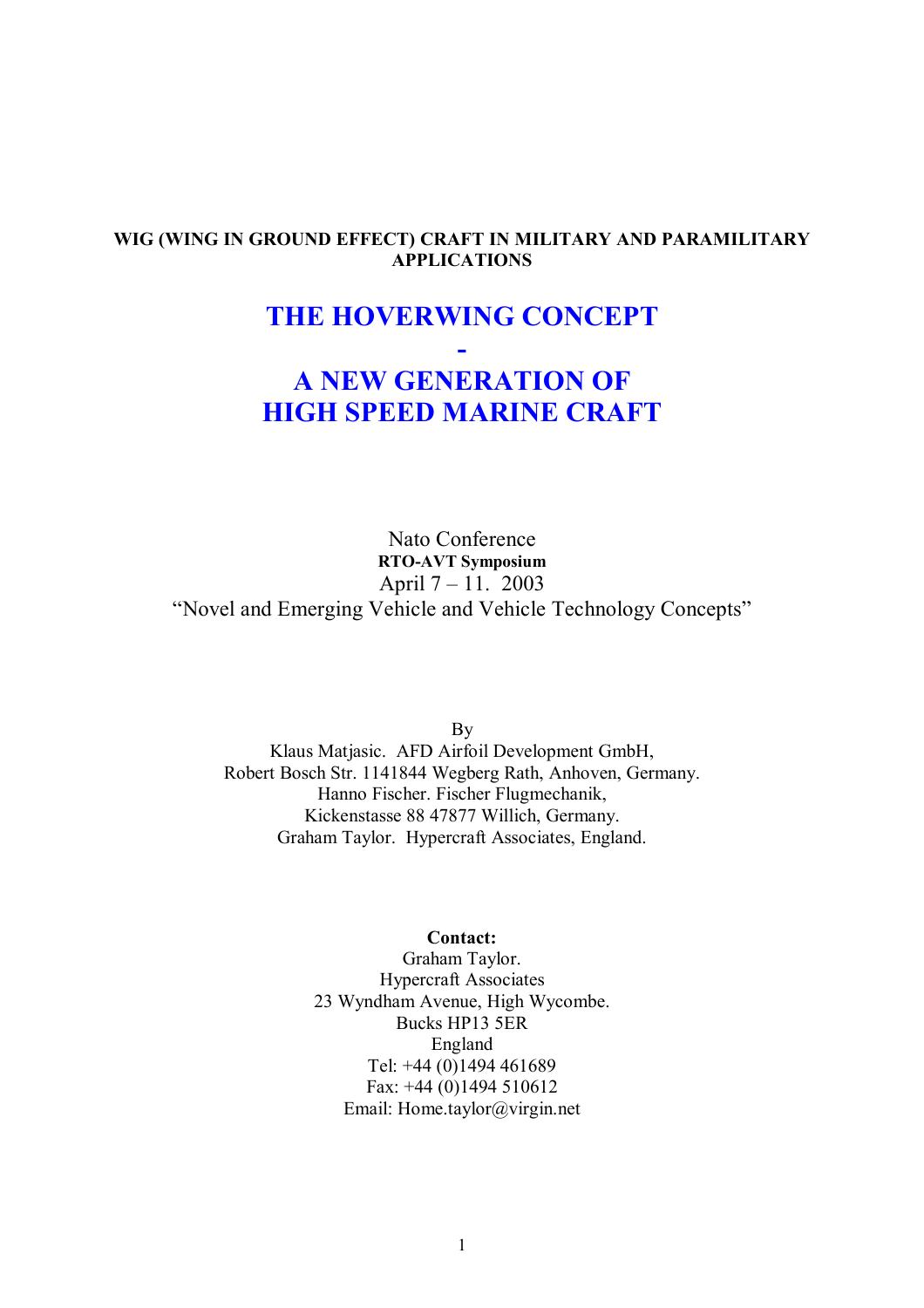## **WIG (WING IN GROUND EFFECT) CRAFT IN MILITARY AND PARAMILITARY APPLICATIONS:**  THE HOVERWING CONCEPT - A NEW GENERATION OF HIGH **SPEED MARINE CRAFT**

By

Klaus Matiasic, AFD Airfoil Development GmbH, Robert Bosch Str. 1141844 Wegberg Rath, Anhoven, Germany Hanno Fischer, Fischer Flugmechanik, Kickenstasse 88 47877 Willich, Germany

Graham Taylor, Hypercraft Associates, 102 Garratts Way High Wycombe, Bucks, HP13 5XT, England

## **Summary**

A WIG craft is a high-speed 'dynamic hovercraft' surface/marine vehicle. Fischer Flugmechanik have undertaken research and development of a second generation Lippisch based concept, the patented 'Hoverwing'. The ability of this type of vehicle to take off in waves of 5% of wingspan in height and cruise efficiently at a height of 10% of wing span makes it feasible that large craft of this configuration can be designed for virtually any operational area. Fischer Flugmechanik/AFD developments now concentrate on the next vessel, the Hoverwing HW-20, which is offered as a paramilitary variant with a cruising speed of 90 knots, a useful load of 2.5 tonnes, and potential to carry up to 13 troops. In addition FF/AFD have also explored concepts for small Interceptor craft and larger craft to carry 50 troops and useful load of 10 tonnes.

The four major innovations embodied in the Hoverwing concept are: (1) The patented lift-off aid, (2) the reduction of 'installed power', (3) the 'blended body' rather than 'stick-with-wings' configuration, (4) the ability to use foldable wings. These innovations combine to enable a heavier load to be carried than would otherwise be possible. They also provide a volume capacity that has the capability to accommodate loads that would not fit into a conventional aircraft, and so would be otherwise difficult to move at high speed.

This paper covers the potential of Hoverwing craft for paramilitary applications, feasibility regarding technical and operational issues, military applications and time schedules to bring the first unit into service.

## **Introduction**

Wing in Ground Effect vehicles (WIG) are an emerging technology that provide a surface transport utility that is between aircraft and existing marine craft, in terms of speed, cost (capital and running) and load carrying capacity. With a cruising speed of circa 90+ knots they are faster than almost all other seagoing craft and over short/medium distances they provide journey times comparable with helicopter and aircraft. Yet they can be built, certified and operated as boats. Skimming above the water but without water contact, they provide efficient long endurance, with no sea motion fatigue, no wake, and have natural stealth. Such vehicles are of potential use in both civil and paramilitary fields.

The joint companies Fischer Flugmechanik/AFD Airfoil Development GmbH (FF/AFD) are one of the pioneers of WIG technology and can trace their heritage back to the 1960s'. FF/AFD have inherited the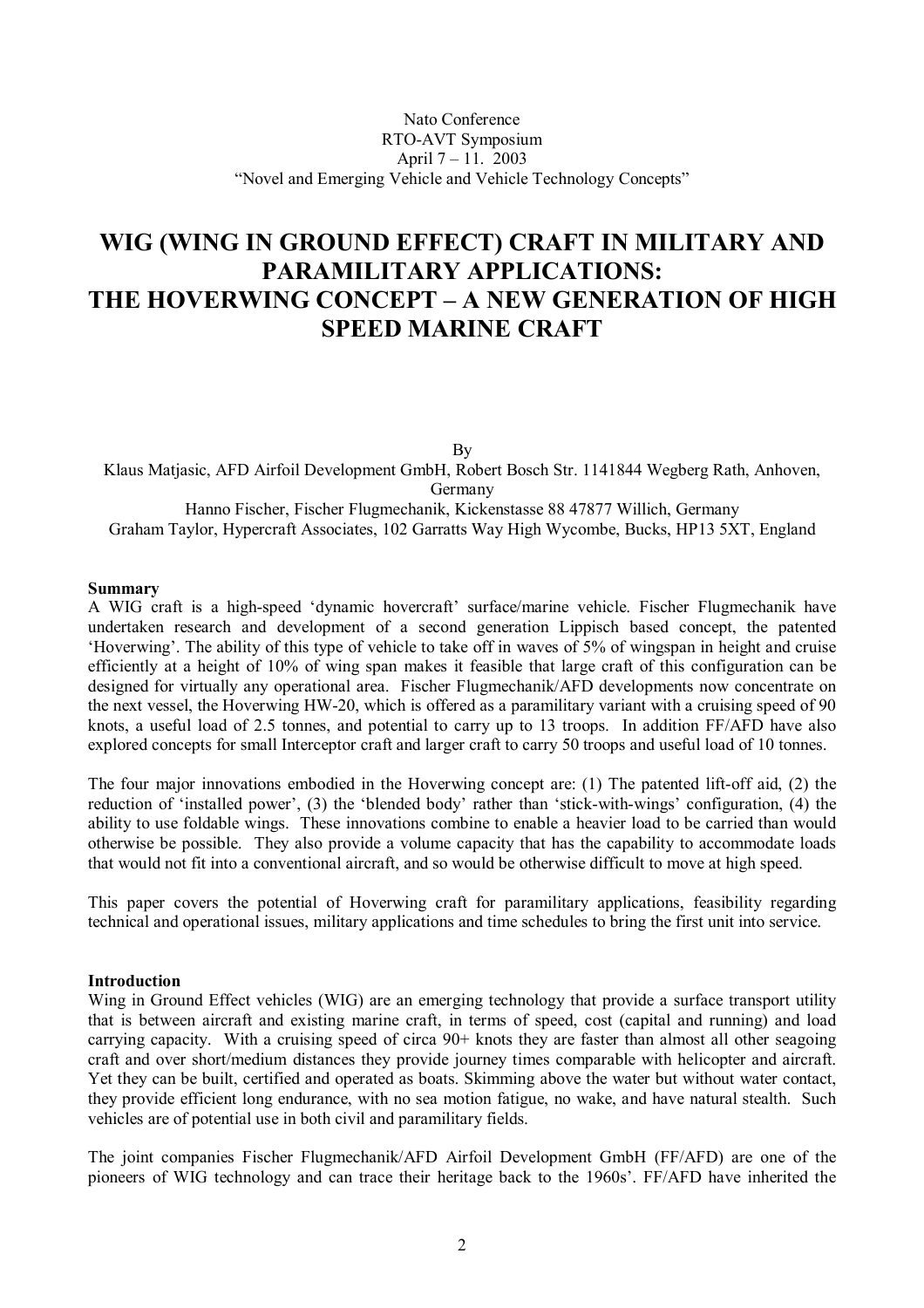ground-effect stabilisation technology originally put forward by the renowned German scientist and aerodynamicist Dr Alexander Lippisch. Other major pioneers in this technology have been the Soviet/Russian Central Hydrofoil Design Bureau which explored from 1960's an 'Ekranoplan' concept for military assault and transport which culminated in the construction and testing of prototype vehicles up to 550 tonnes. Elsewhere in the world other WIG projects include several Chinese and USA based initiatives – including the current Boeing 'Pelican' 1,400 tone payload military transport concept.

The principle differences between FF/AFD concept and the Soviet/Russian ekranoplan concept is the use of Lippisch reverse delta wing together with a patented air cushion lift off aid, within an integrated composite hull design. This gives the FF/AFD concept improved sea clearance, manoeuvrability, simplicity and power/load carrying capability over the ekranoplan concept.

## **Technical Development History**

In 1971 Mr Fischer (founder of Fischer Flugmechanik) worked with Dr Lippisch to German Navy specifications for a manned prototype ground effect aircraft capable of flying below enemy radar detection. Fischer Flugmechanik have acquired the rights and intellectual property of that early work and, since that time seven manned prototype vehicles have been built, culminating in the Airfish AF8(FS8) 8-10 passenger seat WIG vehicle launched in 2001. This craft is currently undergoing certification trials for passenger service in Australia, and is going into licensed series production.

During the course of development the concept has evolved away from the ultra-low altitude aircraft design. The capability for free flight has been removed, to be replaced by the power-efficiency, simplicity and economy of a pure ground effect surface vessel, constructed and certified for operation as a boat. In the course of their research and development Fischer Flugmechanik have evolved two strands of WIG technology: the first generation 'Airfish' concept and the second generation 'Hoverwing' concept. This paper concerns the Hoverwing concept.

## **Technical Background**

A WIG vehicle is a 'dynamic' hovercraft. Unlike a conventional hovercraft that generates a static cushion which is dragged around within a skirt, the WIG generates a 'dynamic cushion' between itself and the surface below it by virtue of its own forward passage. The WIG utilises 'wing-in-ground effect', a phenomenon that relates to the airflow around a wing when it flies in close proximity to a surface, wherein the presence of the surface distorts the downwash from the wing and inhibits the formation of vortices. This results in two beneficial effects. There is a pressure increase on the lower surface of the wing due to the conversion of the dynamic pressure of the forward motion to static pressure, which results in a substantial increase in lift. At the same time there is a substantial reduction in (lift-induced) drag because the vortices and downwash are less, so there is less energy stored in them.

The combined effects lead to a higher Lift/Drag ratio for a wing in ground effect than could be achieved in free flight, and hence higher efficiency. Indeed heavy seabirds use this 'ground effect' to save their energy on long distance flights. However, birds have a natural automatic height and longitudinal stabilisation system. Dr Lippisch regarded aircraft as "frozen birds" that needed special methods for self-stabilisation. He solved this by using a reversed Delta wing, flying in ground effect, in combination with a high T-Tail, which flies out of ground effect. This configuration guarantees a safe stability at all heights from the surface. The 'ground effect' gets stronger as the surface is approached and efficient cruise height is a balance between the wave clearance and the optimum power-efficiency, and generally equates to a cruise height of equivalent to 10% of wingspan.

Despite the technical nature of the concept, at its core WIG is a fundamentally simple concept comprising little more than four elements: aero/hydrodynamic body, propulsion, rudder, and stabiliser. This can result in rugged craft with stubby wings that need be no more complex than a conventional high speed boat, as illustrated in Figure [1].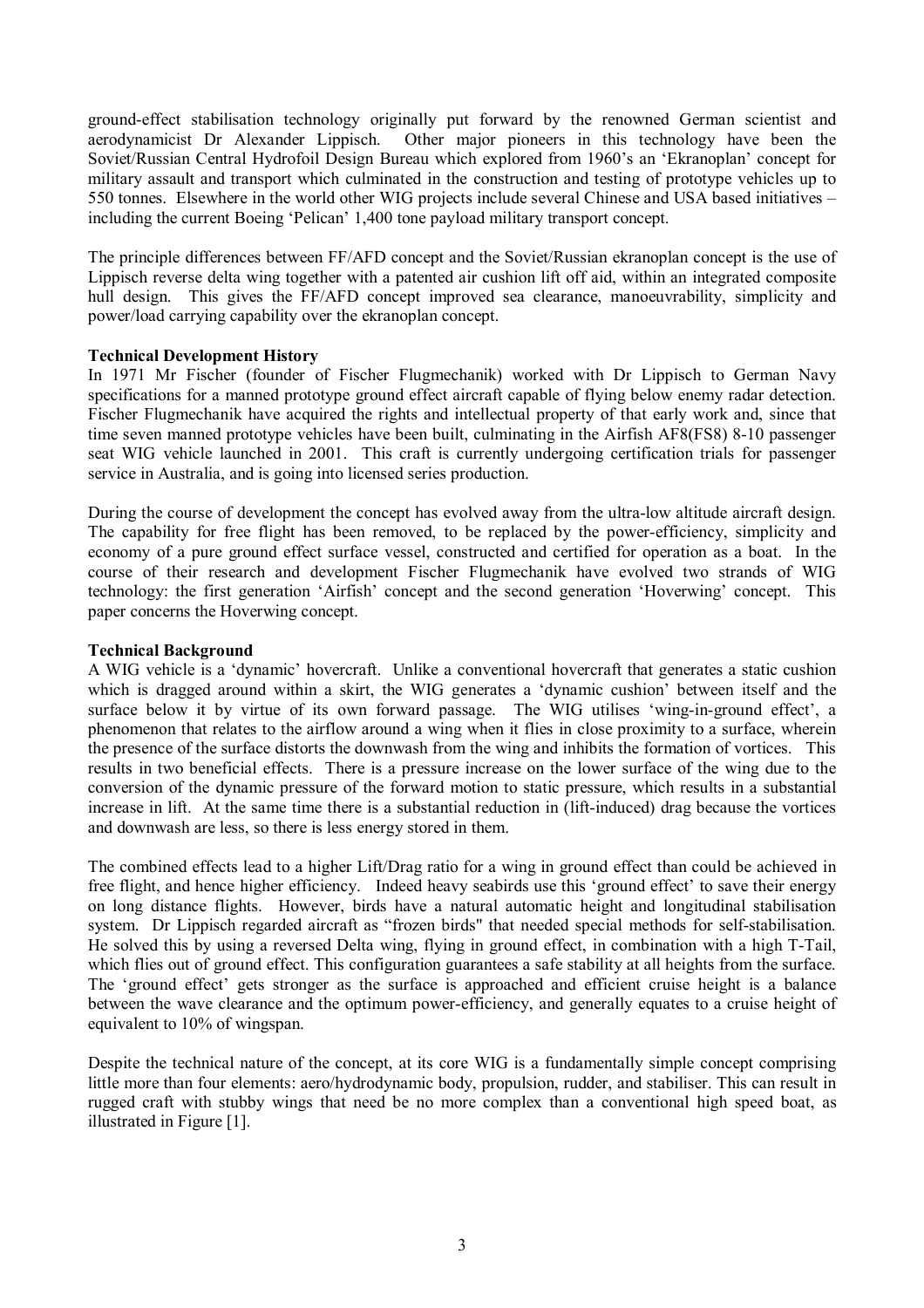

Figure 1. The fundamentally simple nature of WIG; no more complex than a conventional boat

#### **Technical Discussion – Hoverwing Features**

Although the dynamics of WIG flight are very efficient, one issue facing the development of WIG craft is the imbalance between takeoff and cruise power requirements. It takes considerably more power to overcome the drag of water than is needed in cruise mode. To overcome this, various forms of lift-off aid have been explored, in particular ëPower Assisted Ramí (PAR) or ëpower augmentation' wherein part of the stream from the propulsion is deflected below the wings. This creates a primitive air cushion and results in a lift that decreases the displacement of the craft. Even so, such an approach can still suffer from excess installed power as highlighted by the Soviet KM ('Caspian Sea Monster') of whose ten engines only two were needed for cruise.

By contrast the patented Hoverwing technology developed by Fischer Flugmechanik diverts 7% of the propeller stream and guides it between catamaran hulls to produce a static air-cushion, which reduces displacement of the craft by 80%. By means of skirts, as used on SES craft, the static pressure can be maintained until take-off. [Figure 2]

The lift/drag increase afforded by this system minimises the mismatch between takeoff and cruising power and so reduces the installed power requirement by 45%. [Figure 3]. As the vehicle accelerates during takeoff, the dynamic air pressure replaces the static air-pressure, the sealing skirts are retracted automatically, the diversion duct is



Figure 2. The Hoverwing Principle

closed and the craft makes a seamless transition to ground effect cruise mode. This system also allows the craft to operate efficiently in 'step-taxi mode' as a wing-assisted high speed boat at speeds below the takeoff speed.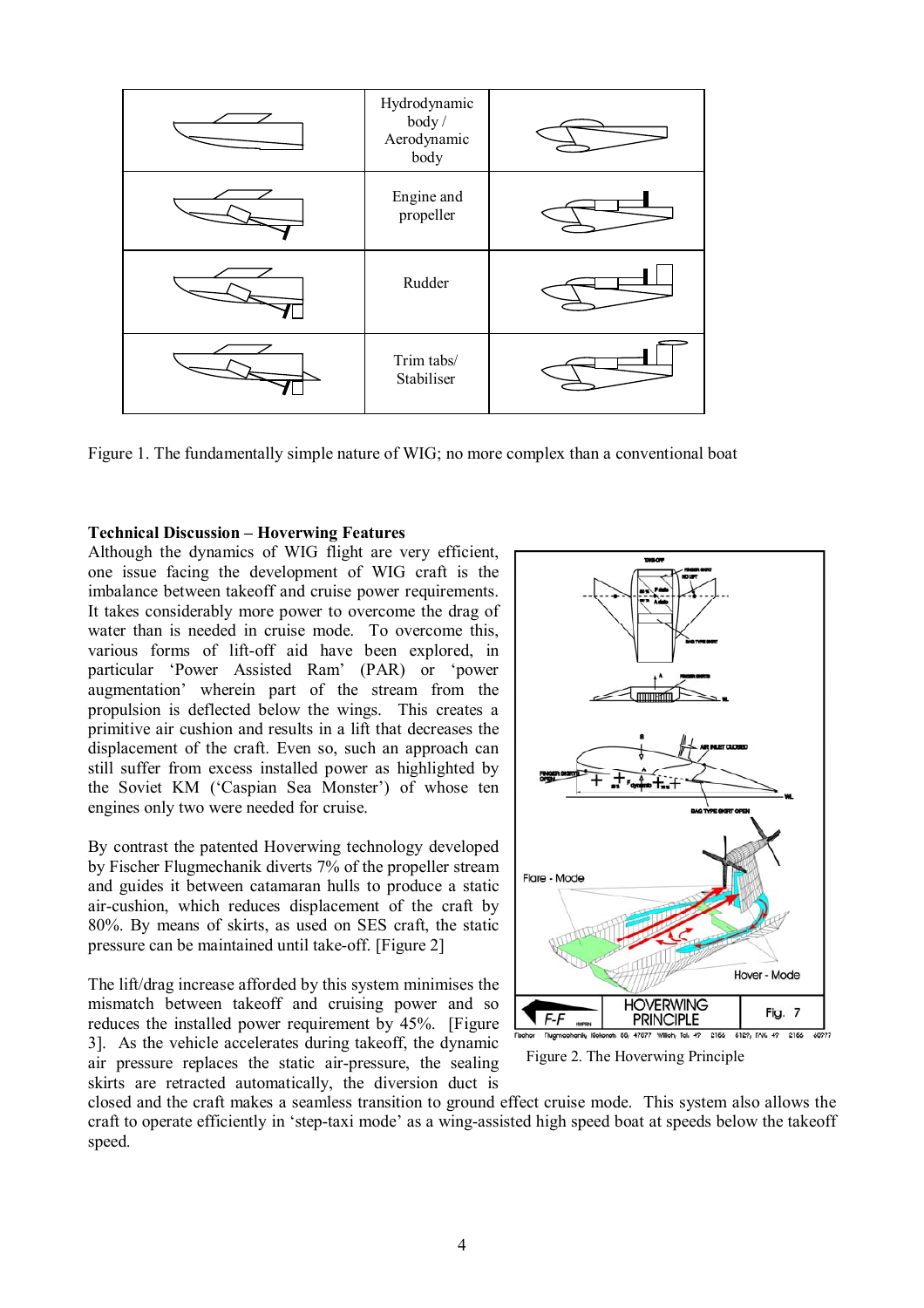

Figure 3. Reduction of Installed Power Requirement due to Hoverwing principle

## **Benefits of Blended Body**

The Hoverwing concept features a blended body/lifting body configuration whereby the main hull/fuselage has an airfoil shape that contributes 40% of total lift in Ground Effect, while offering a large payload volume compared to that of a conventional 'stick with wings' aircraft configuration. This approach also enables a highly integrated mechanical construction in which masses and lift forces are concentrated together, rather than being distributed about conventional aircraft airframe. This minimises bending stresses, which in turn minimises airframe/hull weight. The resultant craft is a rugged vehicle that is well suited to a marine environment.

Because bending stresses have been minimised in this way the wings and tail of the Hoverwing can be made to fold (for docking) using simple mechanisms. [Figure 4]



Figure 4. HW-20 showing blended/lifting body and wings folded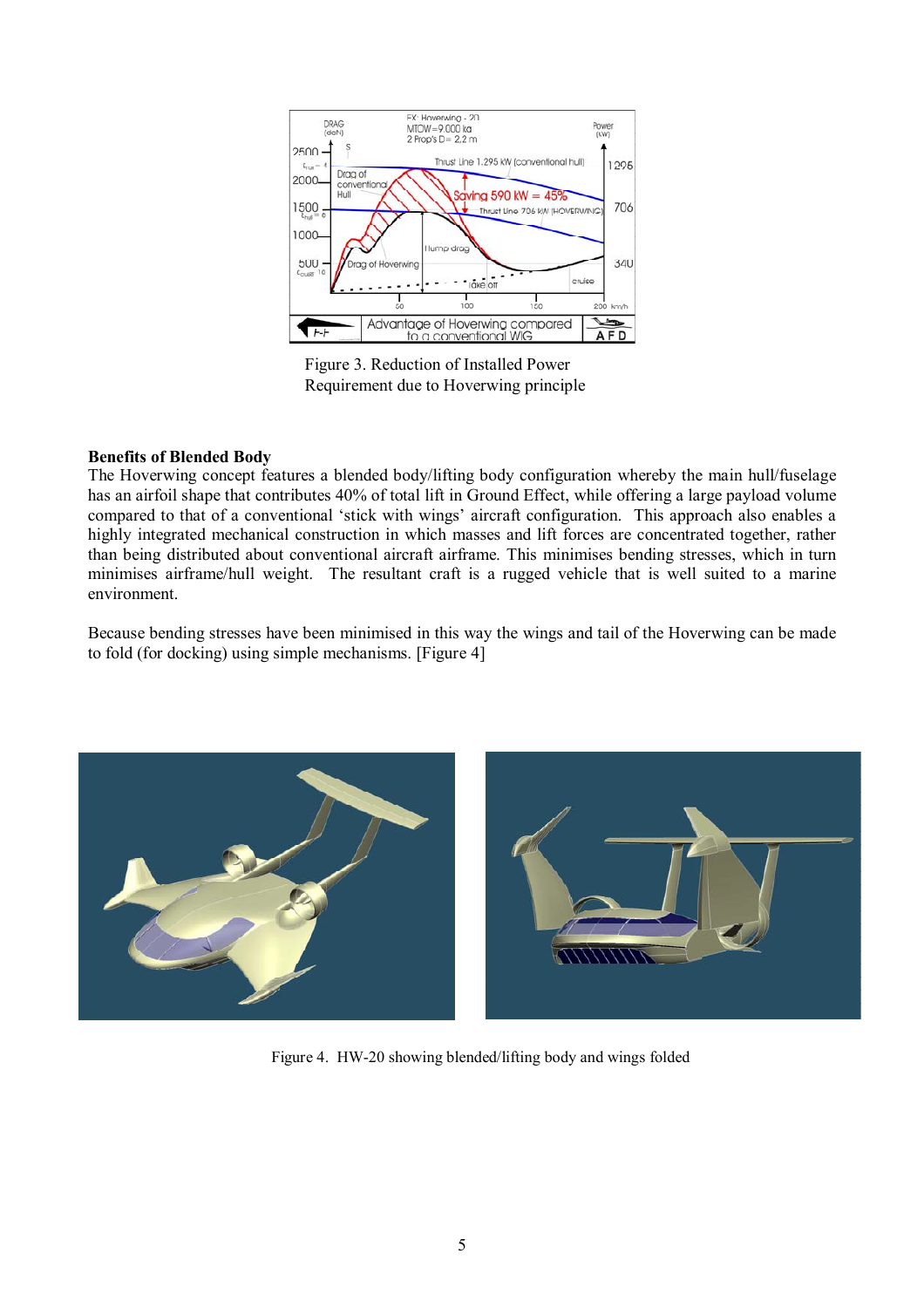### **Manoeuvrability**

By a single combined flap/rudder control the craft is capable of making co-ordinated banked turns of less than 300m radius while cruising at 90 knots. Such banked turns do not subject the passengers/crew to uncomfortable G forces. In 1997, as part of a project funded by the German Ministry of Research and Development, a two-manned 'proof of concept' test craft, the Hoverwing 2VT, was built. This craft underwent extensive trials and has 'flown' more than 3,000 km. [Figure 5] shows the GPS track of a Hoverwing 2VT flight, where several turns with less than 300m radius were recorded. In addition, by using the kinetic energy in cruise mode, it is also possible to give the vehicle the ability to jump up for vertical obstacle avoidance.



Figure 5. Manoeuvrability - GPS track of HW2VT trials

## **The New Generation of Hoverwing Paramilitary WIG craft - Operational Applications**

The Hoverwing concept is aimed at medium / short-range applications such as river, coastal, inter-island, delta/estuary transport in parts of the world where the sea-state permits. The relationship between span and wave clearance makes the extent of these operational areas dependent on the size of the craft (future large craft may have all-weather capability). Examples of such areas include the Gulf of Mexico, the Caribbean, East Asia and the Mediterranean, as well as the thousands of miles of major rivers in each continent. Paramilitary applications include littoral operations, drug-running interdiction, anti-piracy, border patrol, search and rescue, medevac, pollution/environmental monitoring, transport, covert and special operations. In addition, subject to further research, these craft may be difficult to detect by mines or sonar, making them suitable for crossing minefields, mine clearance or ASW work.

The principle advantages offered by the Hoverwing concept are:

- High cruising speed circa  $90 100$  knots:
	- Ability to cover a wide area within a short time
	- Rapid response capability
	- Genuine capability to intercept almost all other marine vessels.
	- No water contact Cruise mode:
		- No seasickness, leading to low crew/personnel fatigue
		- No wake-wash: Stealth (wake is often the most visible sign of ship activity), no environmental damage
		- Sea skimming: High radar stealth
- High load carrying capacity (relative to aircraft)
- 'Boat' simplicity:
	- Low maintenance
	- Low training requirement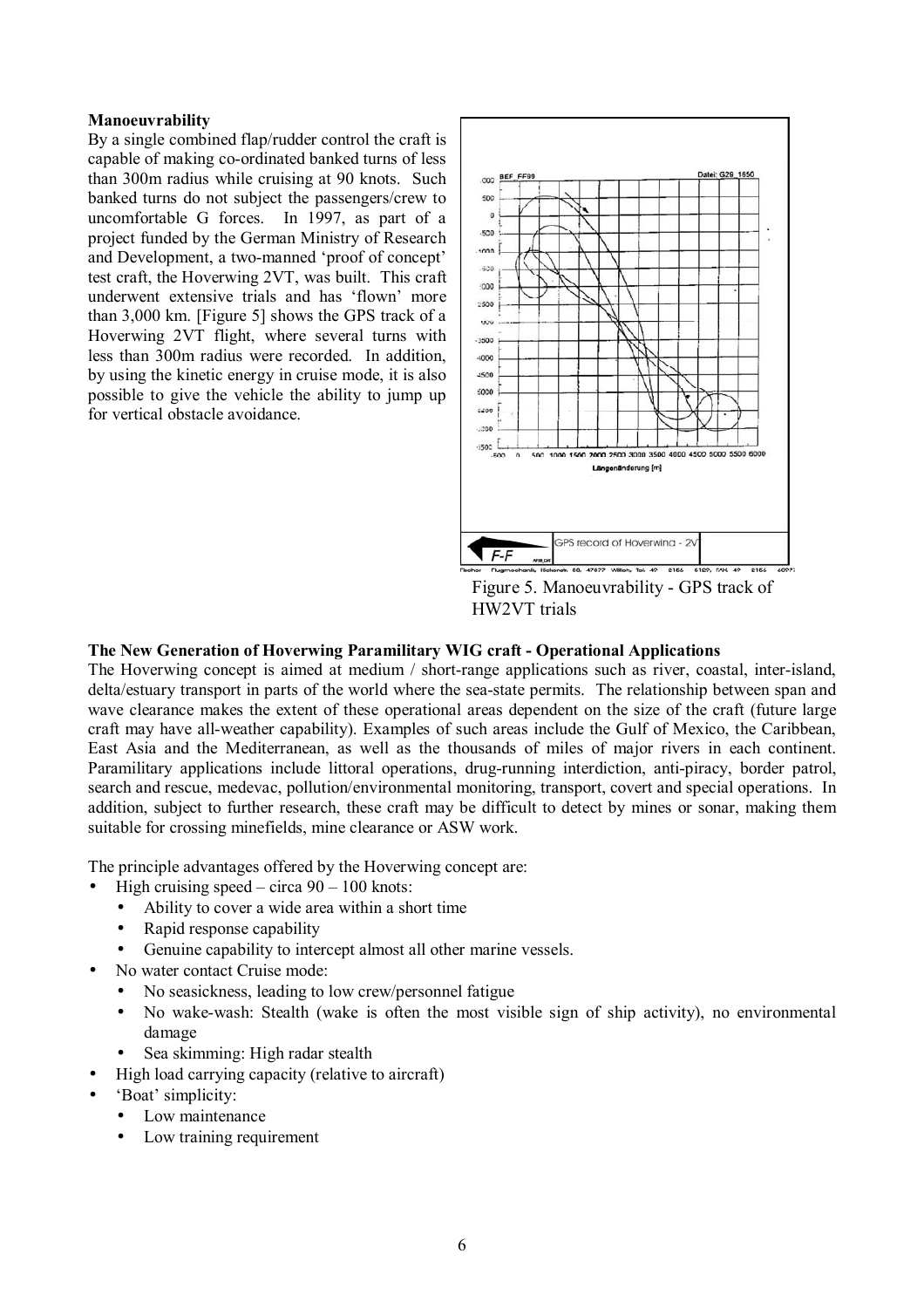- Efficiency:
	- Low power consumption
	- Low fuel cost
	- Low maintenance

The features of high speed, crew comfort, endurance, efficiency and stealth combine to produce a viable paramilitary proposition:

- By virtue of the geographic dispersion of suitable sea conditions this technology is equally applicable to First, Second and Third world nations.
- One can expect the technology to evolve with operational development. Technology, techniques and skills learned through this field may be transferred to more conventional vessels.
- One vessel can cover the territory of several conventional vessels, and can be easily re-deployed.
- Crew comfort is an important feature; with reduced fatigue, crew/personnel will be in better condition to perform their duties effectively.
- The high interception speed combined with stealth means that persons undertaking illegal activities can be caught red-handed, leading to more effective enforcement; especially applicable to areas with high incidences of piracy or smuggling.

## **Cost/Efficiency/Effectiveness Savings - Summary**

In comparison to Aircraft the WIG offers several benefits:

- Lower capital cost compared to equivalent aircraft, due to reduced 'aerospace' content and simplicity
- Lower maintenance cost due to simplicity and rugged airframe/hull
- Lower fuel cost due to power/efficiency
- Reduced staffing costs; WIG does not require a trained aircraft pilot
- Point to point speed roughly equal to that of light aircraft or helicopter
- Low infrastructure cost; ability to operate from a beach.

In comparison to Conventional Boats:

- High speed and comfort gives longer range and faster response time
- One WIG craft could cover the territory of several conventional boats, saving capital, fuel and crew costs

## **The Hoverwing Program**

FF/AFD currently propose the development of three vehicles for paramilitary applications:

- The Hoverwing HW-20 (Mil)
- The Hoverwing HW-80 (Mil)
- The Hoverwing Interceptor

## **Hoverwing HW-20 Mil**

This is a military variant of the 20 seat passenger/freight civil craft, having a useful load of 2.5 tonnes, with the capability to carry 12 fully armed troops, and be fitted with an assortment of weaponry or special equipment. As a paramilitary craft the HW-20 creates new possibilities. It will be able to offer some of the utility of more expensive rotary or fixed wing aircraft. Much of the craft will be manufactured from sandwiched composites. This gives good potential to incorporate radar and thermal image reduction and local armour as necessary, without excessive cost.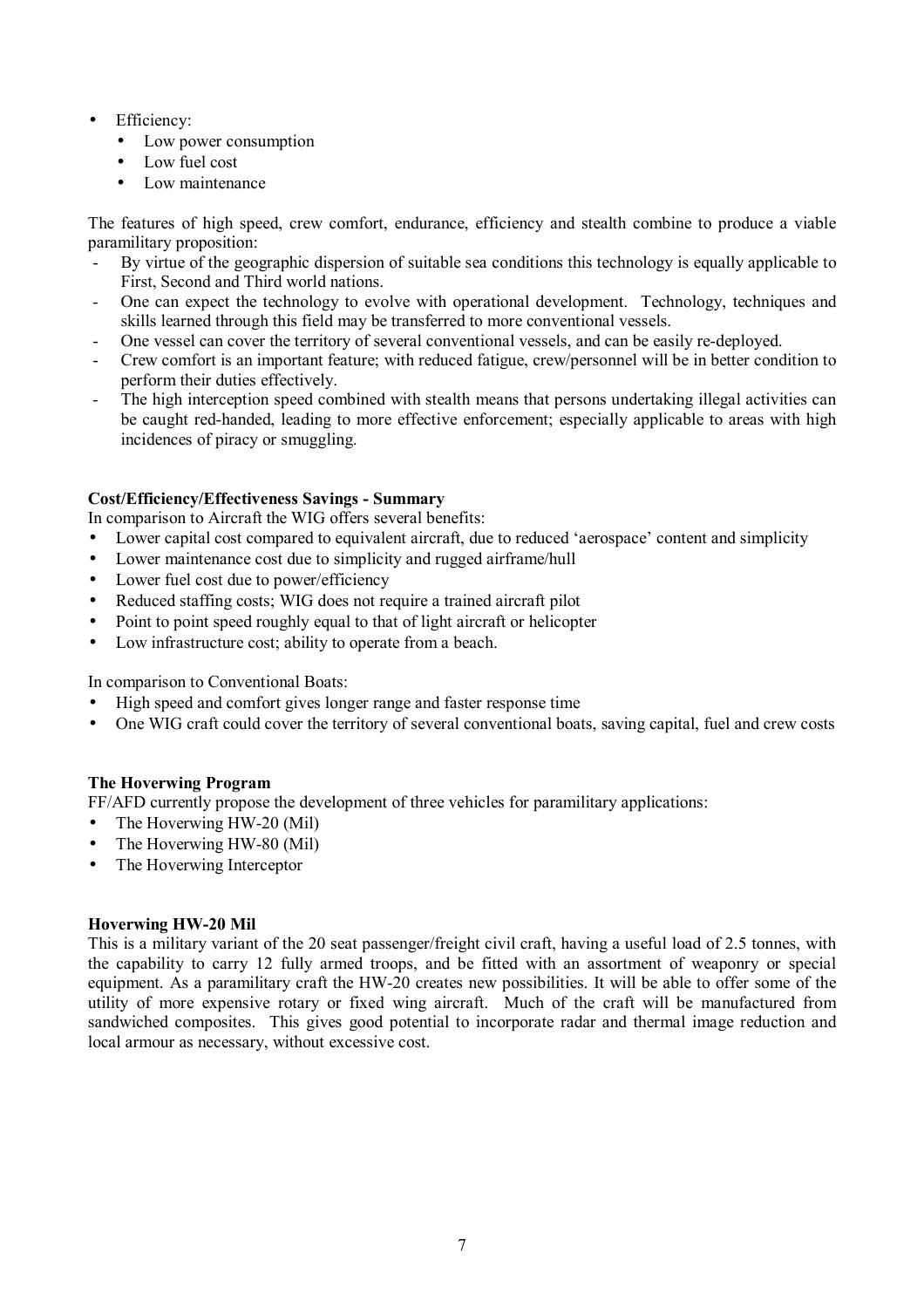

Figure 6. Hoverwing 20-Mil

The illustration in Figure 6 depicts the HW-20MIL equipped with a Boeing .50 cal chain gun on a stabilised mount, backed by a remote targeting system which will enable the gun to be accurately brought to bear while the vehicle is performing a 90-knot banked turn, at night. [See also Appendix 1]

## **Hoverwing HW-80 Mil**

This is a paramilitary variant of the civil HW-80 proposal [Figure 7]. This would accommodate 80 civilian passengers or up to 10 tonne payload. In military application this craft could be adapted to carry 50 troops or 'Low Vehicles' (Land Rovers etc.) up to  $6.7m \times 1.9m \times 2.7m$ . The craft would have a cruising waveheight of 5m and takeoff wave-height of 1.85m.



Figure 7. Hoverwing HW 80 civil variant

## **Interceptor Craft**

FF/AFD put forward a small craft HW 4 Interceptor, with crew of four, that combines high surface speed, comfort and long endurance for communications, surveillance, medevac and maritime patrol, with capabilities that exceed those of conventional 'interceptor' fast boats. [Figure 8]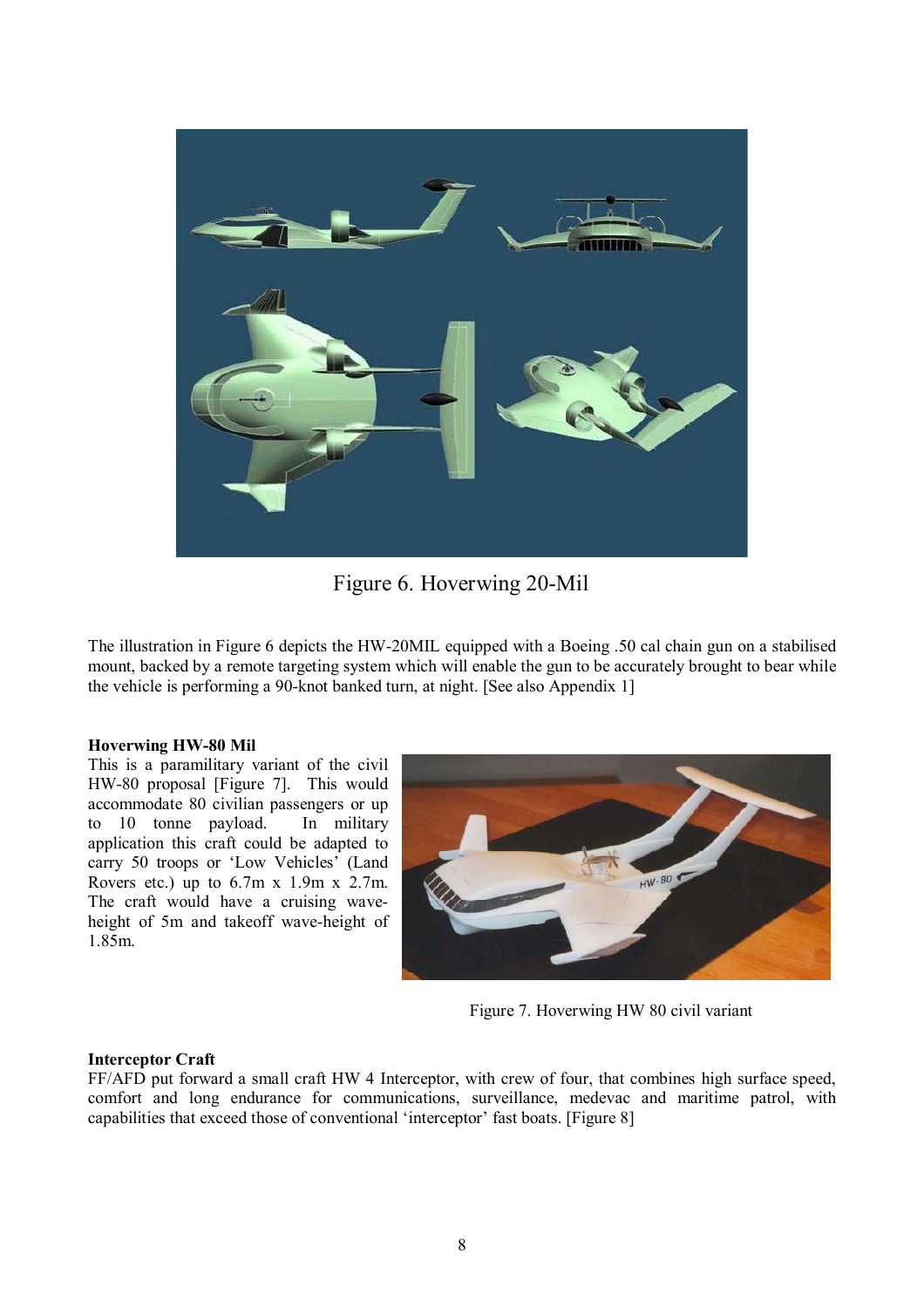

Figure 8 HW-4 Interceptor

#### **Discussion: Amphibious Assault**

Recent reassessment of amphibious assault capabilities by First World navies has considered the possibility that support ships be stationed further offshore. This implies that the final journey to the shore in traditional slow landing craft will be longer, more arduous for personnel, and with greater vulnerability. As a potential solution for this FF/AFD have explored adaptation of the proposed HW 20 Mil and HW 80 Mil with folding wings, to fit within the welldock or LCAC dock of a LPD(R) mother ship. In both cases, the cruising speed of 90 knots will enable these craft to make the ship-to-shore run in a matter of minutes, with greater stealth than traditional craft, and deliver personnel in better condition to perform their functions.

## **Hoverwing and Large Scale Wingships.**

Since 1960s there have been many proponents for, and studies on, the development and operation of very large scale ground effect vehicles. Military interest in this field has been rekindled by the announcement last year that Boeing were undertaking outline design for their land-based 'Pelican' WIG/aircraft project. This concept is a long-range vehicle with capacity to carry 1400 tonnes of vehicles and logistics, and will run in ground effect for most of its journey. FF/AFD also have considered the application of the Hoverwing concept at large scale. The Figure 9 illustrates how a vessel of Hoverwing layout (HW 1200 - 120 tonne payload) offers more load capacity both in terms of payload weight and payload volume, than would a conventional aircraft of similar gross weight (MTOW). Such craft could accommodate large loads that could not currently be moved at high speed.

The relationship between wingspan, take-off wave height (about 5% span) and efficient cruise height (about 10% span) means that the scale of craft larger than the HW-80 will enable greater sea clearance to be achieved, moving towards 'all weather' capability. Our studies indicate that the Hoverwing concept can be scaled to

Right: Figure 9. Illustration of cargo volume available from Hoverwing concept

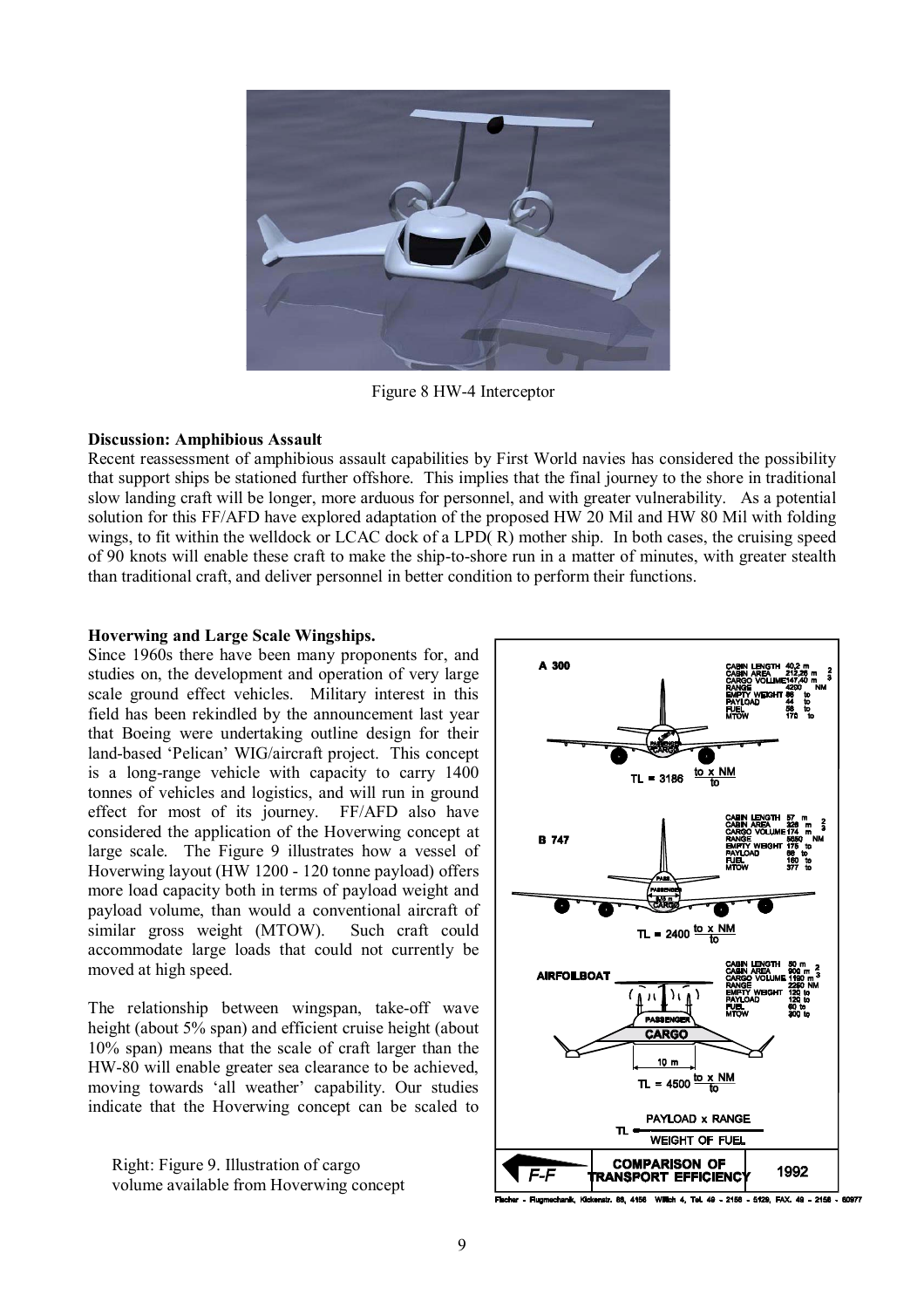(passenger) craft in excess of 200 seats. The 200 seat craft ('HW 200') would have a takeoff wave height of 2.2m and cruise height of 4.4 m, while the 120 tonne payload craft (mentioned above) would have a takeoff wave height of 3.5 m cruise height of 6.9m.

FF/AFD are taking an incremental approach to large craft development. Operational development of the HW-20 and HW-80 craft will provide valuable data for a realistic assessment of the demand for, and manufacture and operation of, large scale WIG craft.

## **Time Scales**

FF/AFD is actively pursuing the development of the HW-20 vehicle and are currently working to establish strategic partners for manufacture, finance and operation of the craft. Given support from para/military organisations the first craft of this type would be available within three years. This would be followed by a period of close cooperation with the customers operational evaluation/trials/development unit. With such experience the concept could be upgraded from patrol/surveillance vehicle to develop into a more warfighting vehicle.

## **Conclusions**

The development of the second-generation Hoverwing concept is a significant improvement on previous WIG concepts and enables the application of WIG type vehicles to a range of paramilitary duties. The combination of lift off aid and blended body technology, together with other features, enables the Hoverwing to be applied to a range of para/military tasks, both in terms of new capabilities and as a replacement for existing conventional boats, helicopters and aircraft in many situations.